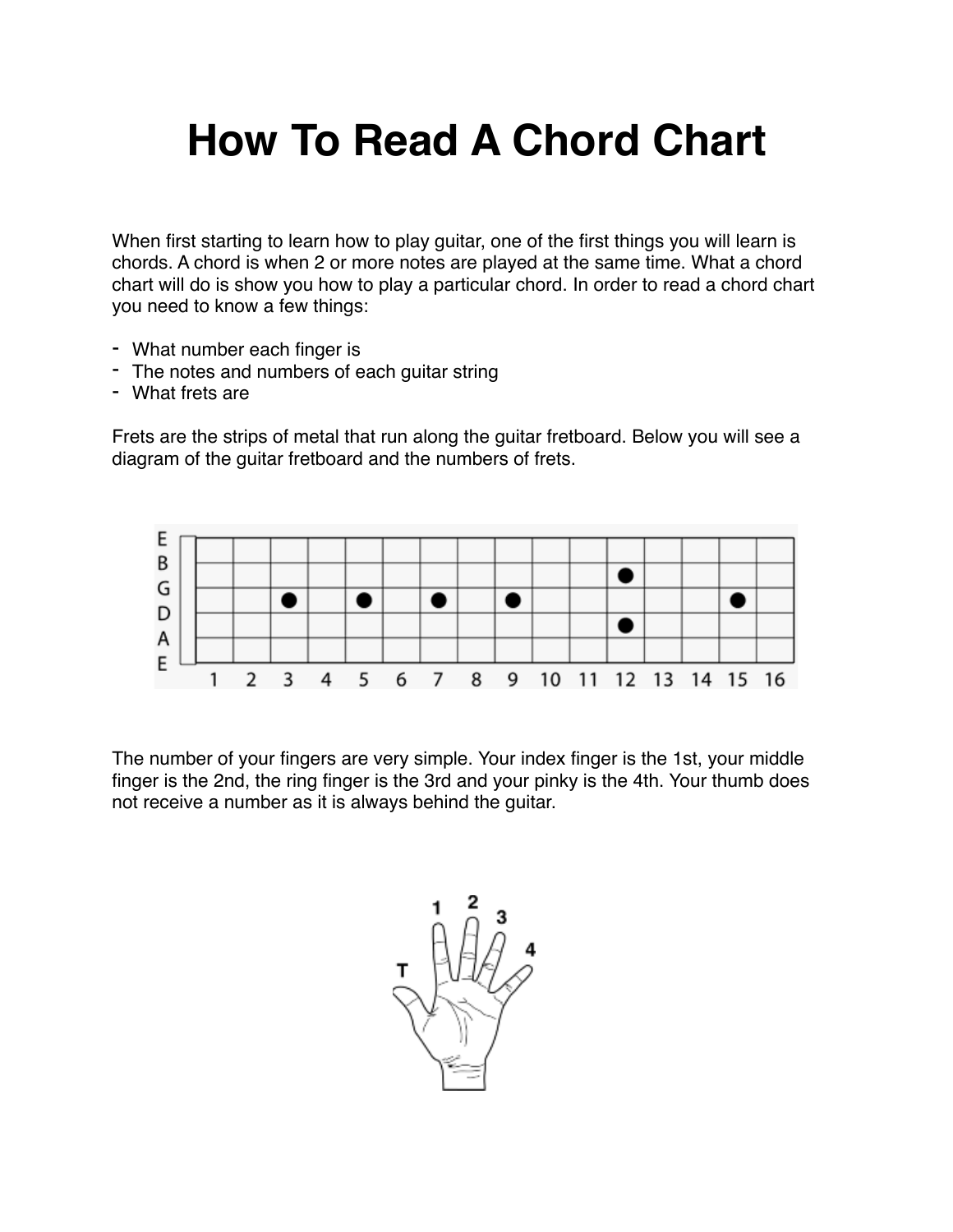Lastly we have the numbers of the guitar strings. The highest sounding string is the first string, the one above that is the second, the one above that is the third and so on.



Now that you understand these three things let's move on to how to read a chord chart. Below you will see an example of what a chord chart looks like.



As seen in the chart the horizontal lines going across are the frets of the guitar. The very top one is the first fret. The one after that is the second, the one after that is the third, etc. The vertical lines on the chart represent the strings of the guitar. The string located on the right is the first and highest sounding string. The string to the left of that is the second and so on. Then you will see numbers located on the chord chart. These number tell you what finger to use. Let's take the first finger from this chart as an example. We use the first finger because it says 1, we play it on the third string and it is on the second fret. Lastly you will see X's and O's, these tell you which string to strum. The 6th and 5th string have X's next to them which mean you do not want to strum